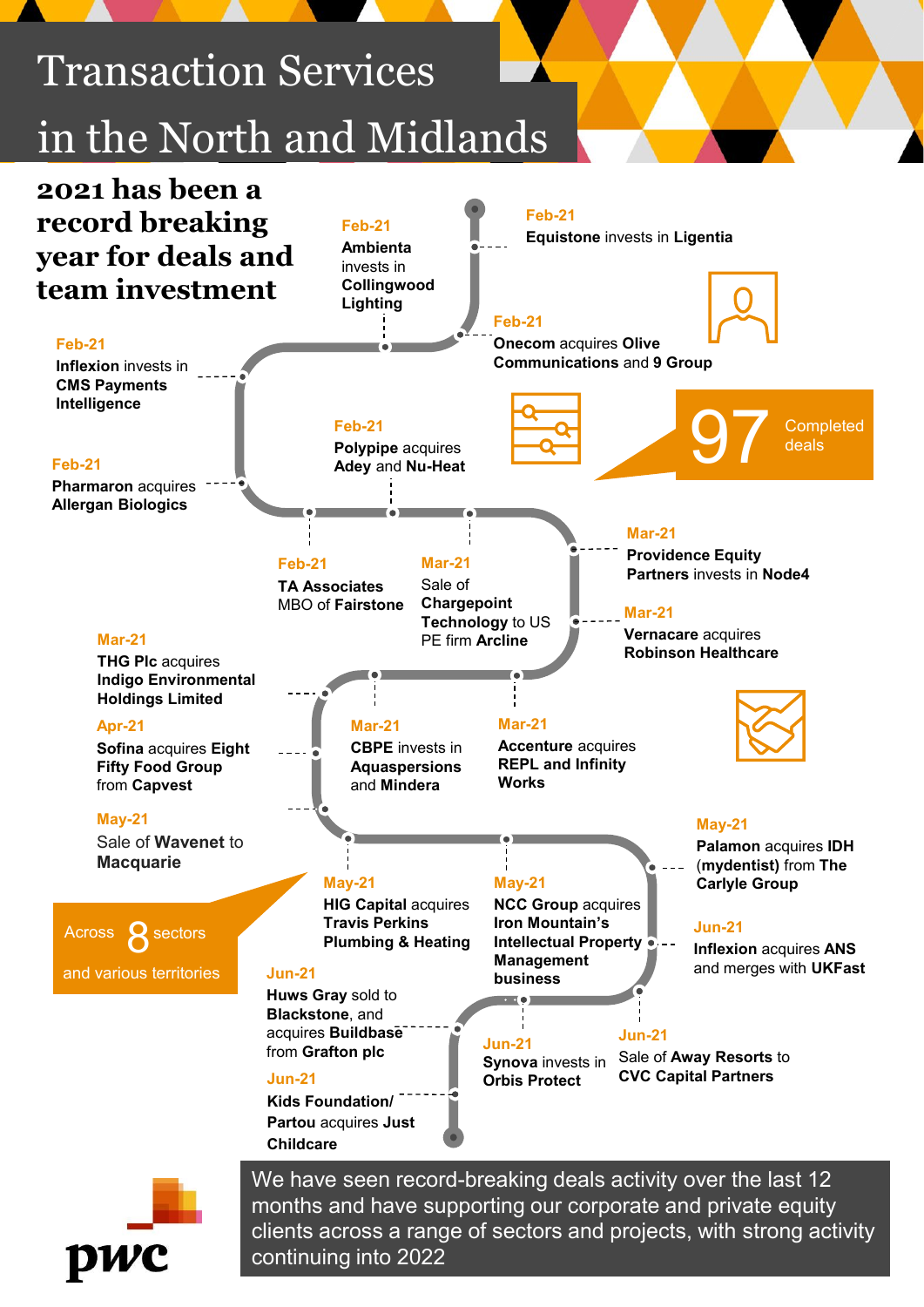

the positive outlook we see ahead for 2022